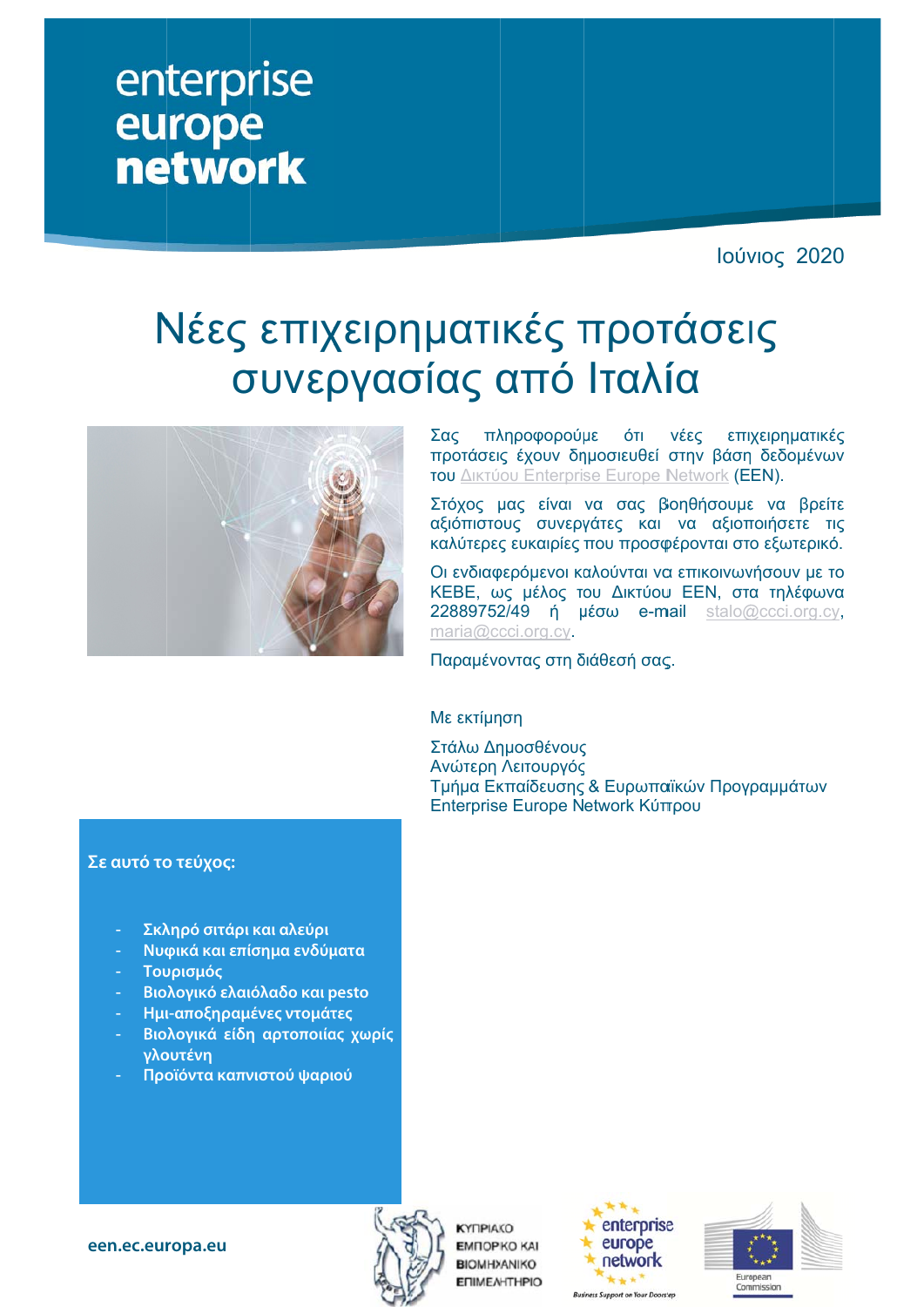## An Italian organic producer of durum wheats, based in Ragusa (Sicily), seeks distributors and/or agents

Business Offer n 6 POD reference: BOIT20180322001

#### **Summary**

An Italian company, located in Ragusa, is involved in the production of a variety of organic durum wheat and flours. The company is interested in expanding its distribution chain and is looking for new partners and companies to establish commercial agency and/or distribution agreements. The partners should be engaged in the HoReCa channel (hotels, restaurants and Café/Catering) and/or large-scale distribution.

#### **Description**

The Sicilian organic producer of different kinds of durum wheat and flours was established in 1947. Located in one of the most strategic places of the province of Ragusa, in touch with some wheat producers, has always been committed to find the best qualities of durum wheat paying attention to the traditional production methods. The products are already very appreciated abroad. The mill is equipped with 13 silos for the wheat storage. They are provided with ventilation system and automatic temperature adjustment, by guaranteeing constantly the organoleptic qualities of the wheat. This storage equipment allows to obtain the wheat directly by producers. The wheat is selected and carefully mixed. When the wheat is entered into the mill, it is immediately tested. Afterwards, all the production phases are monitored according to HACCP (Hazard Analysis and Critical Control Points) certificate. At the end of the production process, the product is analyzed at regular intervals by an analytical laboratory which assists and is accredited to the company. After the approval by the quality control, the product is packaged and delivered. The variety of production include:

- organic durum wheat obtained by a fine selection of Sicilian grain from organic farming. It has a very special and valuable gluten characteristics and is particularly suitable for domestic use. The company offers this kind of durum wheat in different sizes and in different ways of manufacturing (whole durum, stone- milled whole durum, re-milled);

- organic re-milled durum wheat obtained by Sicilian ancient grain. The Sicilian ancient grains structurally contain different proteins compared with variety of modern durum wheat. In particular, gluten turns out to be qualitatively weaker when compared with that of the other wheats;

- traditional stone-milled and re-milled durum wheat (strong, medium and light) which are obtained by a mix of protein grains and gluten index. These different mixtures give the product different features which are suitable for any use of the products;

- in addition, with reference to the foreign markets, the company produces also durum wheat both for pasta and bread, and for pizza.

The company is looking for agents and/or distributors engaged in large scale distribution and/or HoReCa chains to expand its distribution channels and to enter in new markets.

#### **Advantages and Innovations**

The main advantages of this organic wheat producer come from the use of local and ancient grains. This guarantees the "zero-mile" production and enhances the economic productivity of the Sicilian territory. In addition, given that all phases, inherent to cleaning and milling of the Sicilian durum wheat, are subjected to specific quality controls, this represents the accordance with high quality standards.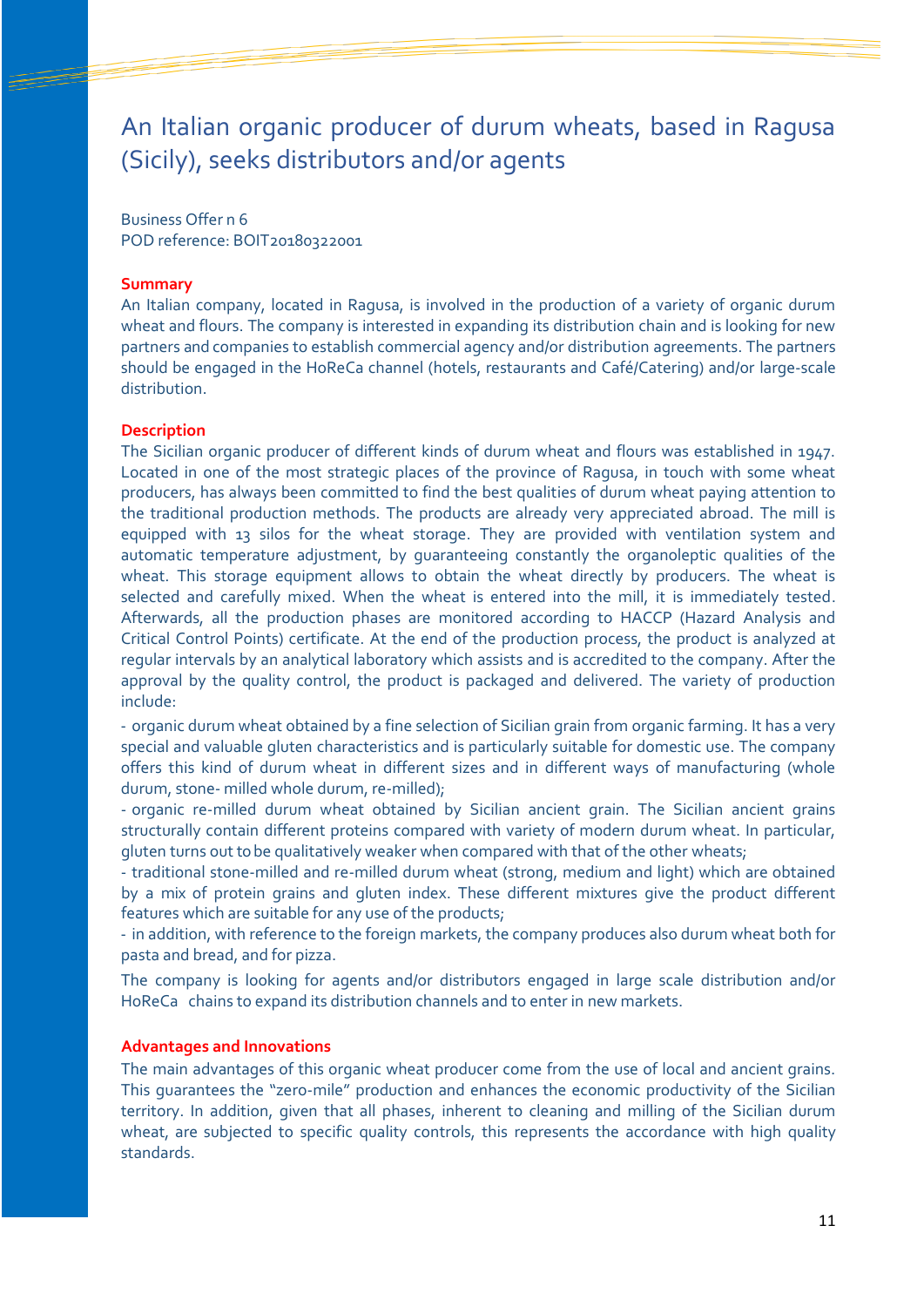#### **Partner Sought**

The ideal partners shall be agents and/or distributors already engaged in the promotion and distribution of wheats and flours in the food sector. The partners engaged in the HoReCa channel (hotels, restaurants and Catering) and/or in large scale distribution have an added value. Type of Partnership Considered: Commercial agency agreement, Distribution services agreement.

#### **Client**

Type and Size of Client: Industry SME <= 10 Year Established: 1947 Turnover (euro): 1 - 10M Already Engaged in Trans-National Cooperation: yes Language spoken: English



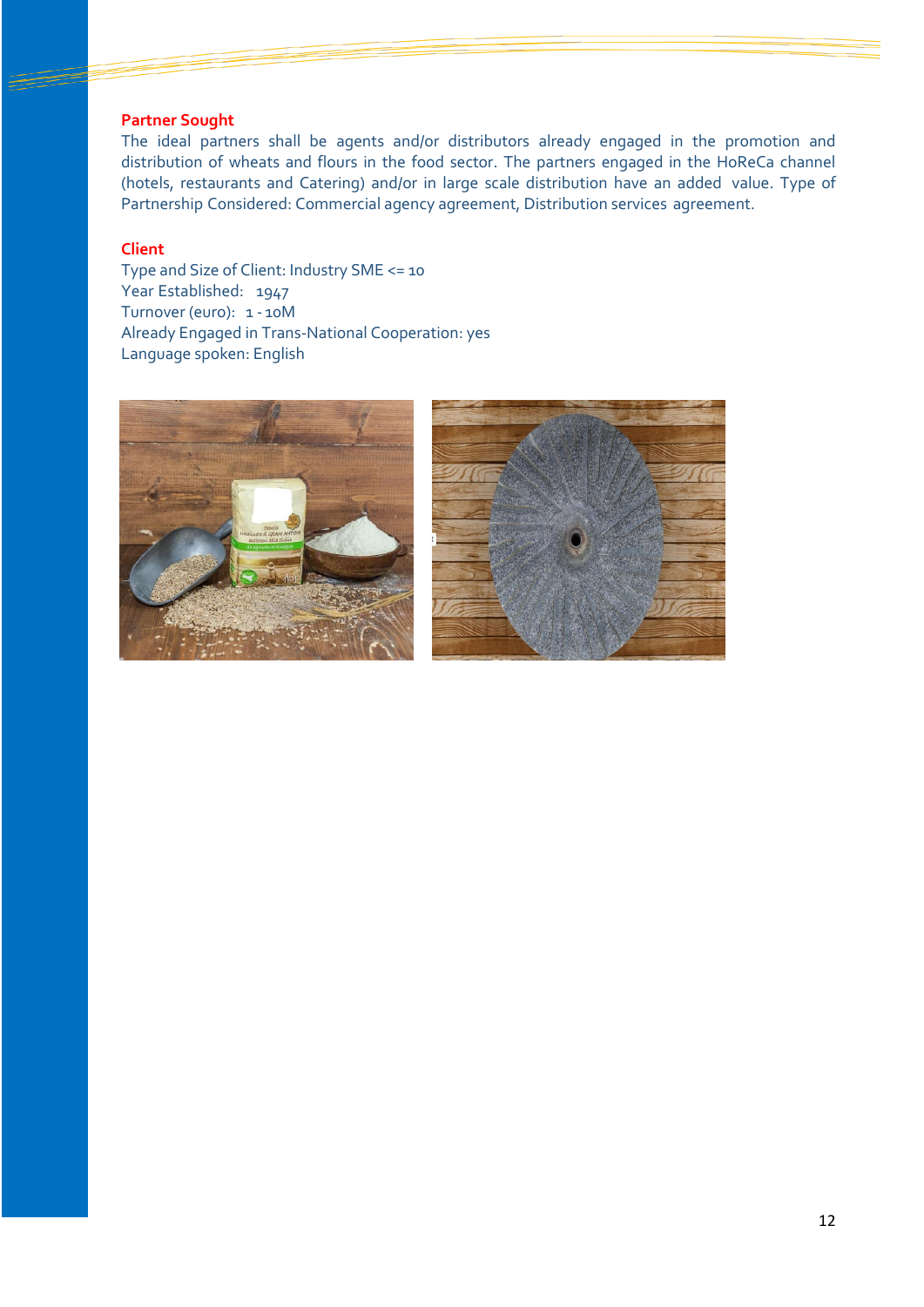## An Italian company manufacturing wedding dresses, ceremony dresses and suits is looking for agents and distributors

Business Offer 8

POD reference BOIT20180521001

#### **Summary**

An Italian company, based in the heart of Sicily, manufactures wedding dresses and ceremony dresses and suits for the most important events in people's life such as weddings, baptisms, birthday parties, first holy communion and for any event. The company seeks for commercial agency agreements and distribution agreements to promote the whole catalogue abroad.

#### **Description**

The company has been operating in the fashion industry since 1964. Over the years, they have specialized both in the fashion and pert-à-porter sectors, as well as in the manufacture of wedding and ceremony dresses, achieving great results and consolidating business relationships with the best companies in the sector. The company manufactures dresses both for women and girls, and suits for men. With its in-house line, the company aims at offering to brides with a strong personality the opportunity to dress in an elegant and refined way with a unique and cool tone.. One of company's strengths is the internal sartorial department staffed by highly specialized personnel in the manufacture of wedding dresses and ceremony for changes and customizations required from their customers. In addition, the company offers also the image consulting service as it is important for the company taking care of their customers and completing their look. Company's creations come out from the work of skilled labor. Thanks to the participation at several international fairs and exhibitions for brides, the company has been able to have an approach to the international trade and for this reason looks for agents and distributors able to place the production in the best foreign locations

#### **Advantages and Innovation**

High quality material used such us pure silk, chiffon, organza, lace, macramé, toulle and pleated fabrics. Flexible and personalized services, tailor made production. Attention to environment.

#### **Client**

Type and size of client: Industry SME <=10M Year of establishment: 1964 Turnover (euro): <1M Already engaged in Transnational Cooperation Certification Standards: ISO 14001 ISO 9000

#### **Partner Sought**

Future partners are agents and distributors involved in the field of fashion and haute couture with solid business hetworks.



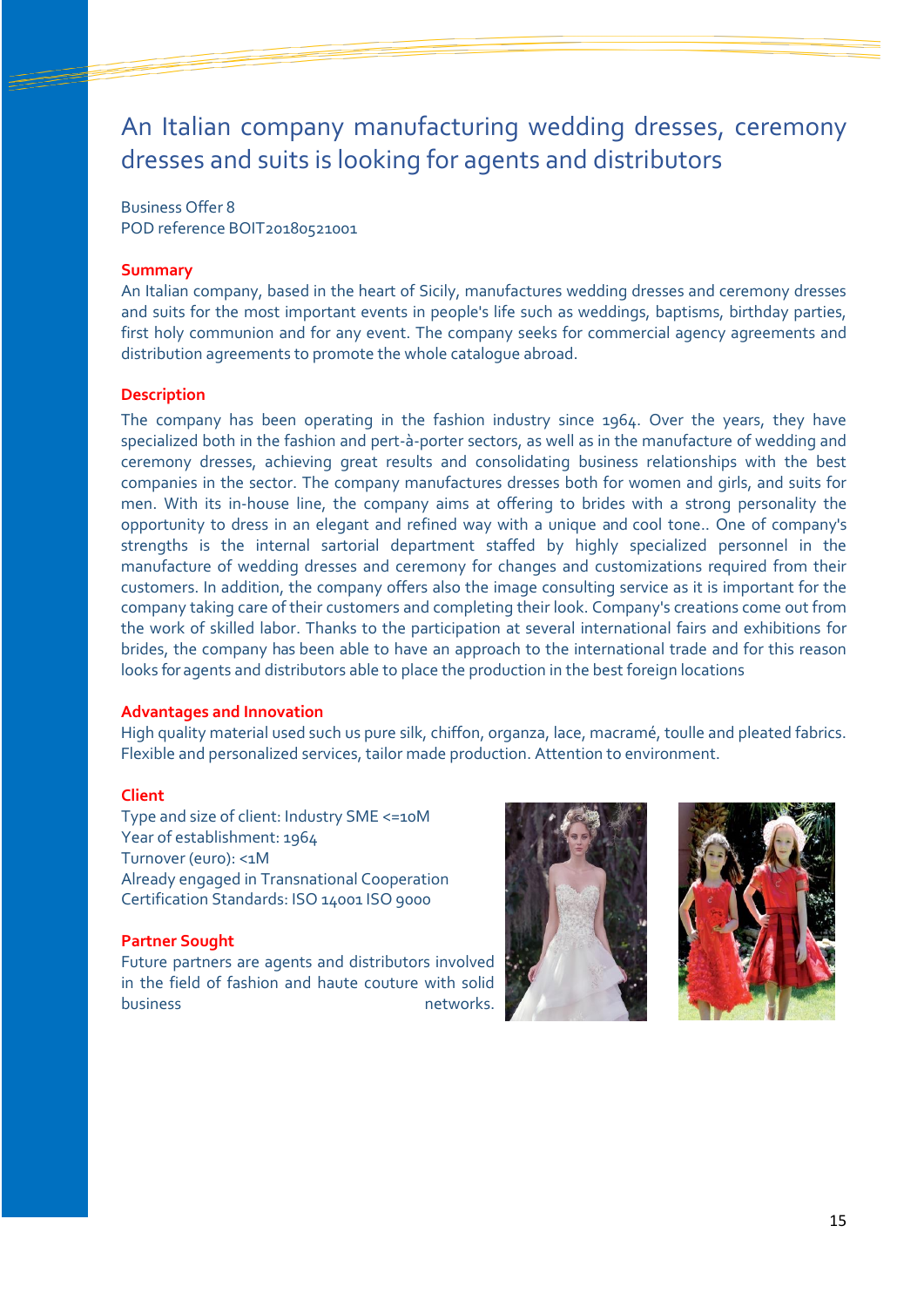A Sicilian incoming tour operator is looking for partners and/or travel agents to establish commercial agency agreements

Business offer 11 POD reference: BOIT20180514001

#### **Summary**

A Sicilian incoming tour operator, specialized in the creation of tailor-made tourism-related experiences, is looking for partners, such as travel agents and/or tour operators, to promote and sell its tour packages in USA, Canada, Germany, Czech Republic, Sweden, Latvia, Belarus and Lithuania under agency agreements.

#### **Description**

The Incoming Sicilian Tour Operator, established in 2011, is an innovative Destinations Management Company (DMC), which offers several logistics services in their destinations sit-in the creation of tailor-made vacation: meet and greet, transfers/transportation, hotel accommodation, restaurants, activities, excursions, themed events, and so on. In particular, the company is constantly working for let people knowing hidden beauties of Sicily, rich in culture, history, art, food, wines and nature. The company is staffed by a team of Sicilian personal travellers, which deeply know Sicily and are able to plan the right itinerary, including events, in order to find the best solution to live intensely unusual places out of conventional tourism routes. The company has also an events organization division in Sicily, for business trips, meetings and seminars, team building activities, cultural or folk events, gala dinners or any event to make an unforgettable stay in Sicily. The company is specialised in several kinds of itineraries, both for groups and individual travellers, according to customers's personal interests and wishes. These include:

Gourmet experiences, to enrich travellers awareness on Sicilian food excellence;

Bike tours, as cycle tourism is a new way to discover Sicilian territory and landscapes, for a sustainable holiday. The company created several routes for every type of rider: easy, medium and difficult. Some itineraries are designed to be done in groups with an experienced guide, while others can be carried out independently with the organization of luggage transfers between riders accomodations;

Wine tours, to let travellers knowing vineyards, cellars and Sicilian typical wines;

Trekking tours with experienced guides, along itineraries to be lived by walking slowly in touch with nature. The tours are organised within natural reserves, maritime and mountain zones, minor islands, volcanoes, canyons and caves;

- UNESCO sites tours, as the passage in Sicily of different cultures such as
- Phoenicians, Romans, Arabs, Byzantines and many others, contributed to
- enrich the Sicilian land with monuments, temples, archaeological sites deriving
- from all of these cultures. As a result, Sicily has a large number of sites classified
- by UNESCO as World Human Heritage: the Archaelogical Park at Agrigento,
- Mount Etna, Aeolian Islands, as well as UNESCO's intangible assets such as
- the "Opera dei Pupi";
- Film tours, the beauty and variety of the Sicilian territory allowed to
- choose Sicily as the set of several movies and television productions, both
- national and international. The company has created some routes reaching the
- locations used to shoot the scenes to discover Sicily from a film director or
- a designer points of view;
- Sicilian walking, in particular, Magna Via Francigena is the first Sicilian path
- traced from North to South. This is an ancient Roman military and commercial
- road, then Byzantine, Arab, and finally Norman. This trip is provided for those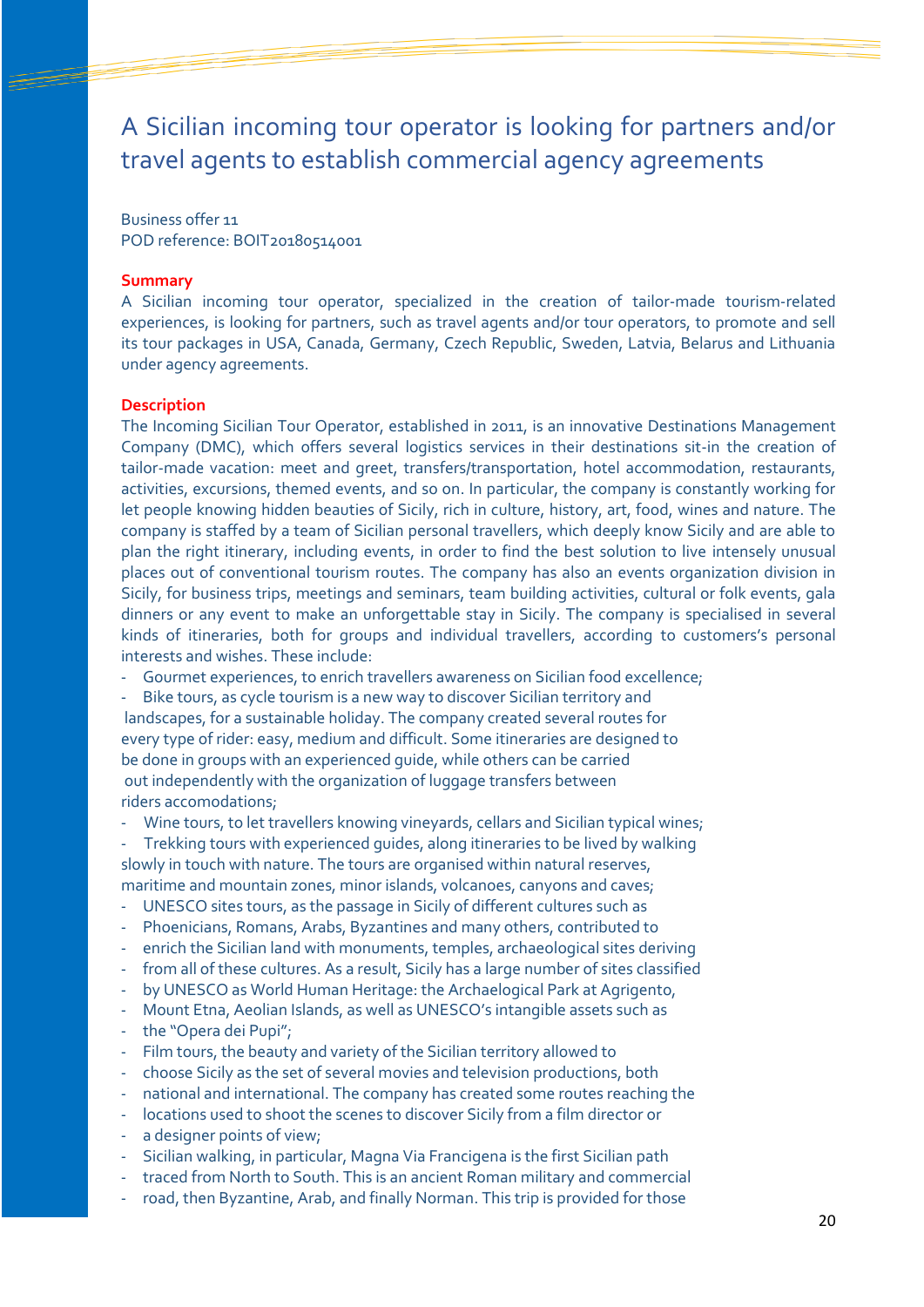travellers willing to visit less known Sicilian villages and to know authentic and hospitable people in an unusual itinerary of the largest Mediterranean island; Religious tours, the company has created itineraries linked to places and traditions of the three major monotheistic religions of the Mediterranean area: Christian, Arab and Jewish, as well as signs of religions like those of Greeks, Romans and Sicanians. The company is looking for partners such as travel agents and tour operators, able to promote and sell tour packages in USA, Canada, Germany, Czech Republic, Sweden.

#### **Advantages and Innovations**

Company's main advantage is the ability to create tailor made, but also unique, tourism experiences, aimed to customers' wishes satisfaction. Company's deep knowledge of the Sicilian territory is a guarantee for those willing to explore all the hidden beauties of the island. In building the itineraries, the company is highly driven by local producers and services provider to reach the highest custom satisfaction as possible.

#### **Partner Sought**

The company is looking for partners such as tour operators and/or travel agents to establish commercial agency agreements. The ideal partner shall be well involved in the outgoing tour operator sector, with reference to the Mediterranean area, and shall be interested in promoting and selling the tours packages provided by the company. Type of Partnership Considered: Commercial agency agreement.

#### **Client**

Type and Size of Client: Industry SME <= 10 Year Established: 2011 Turnover (euro): <1M Already Engaged in Trans-National Cooperation

#### **Dissemination**

Restrict dissemination to specific countries; Belarus, Canada, Czechia, Germany, Latvia, Lithuania, Sweden, USA.



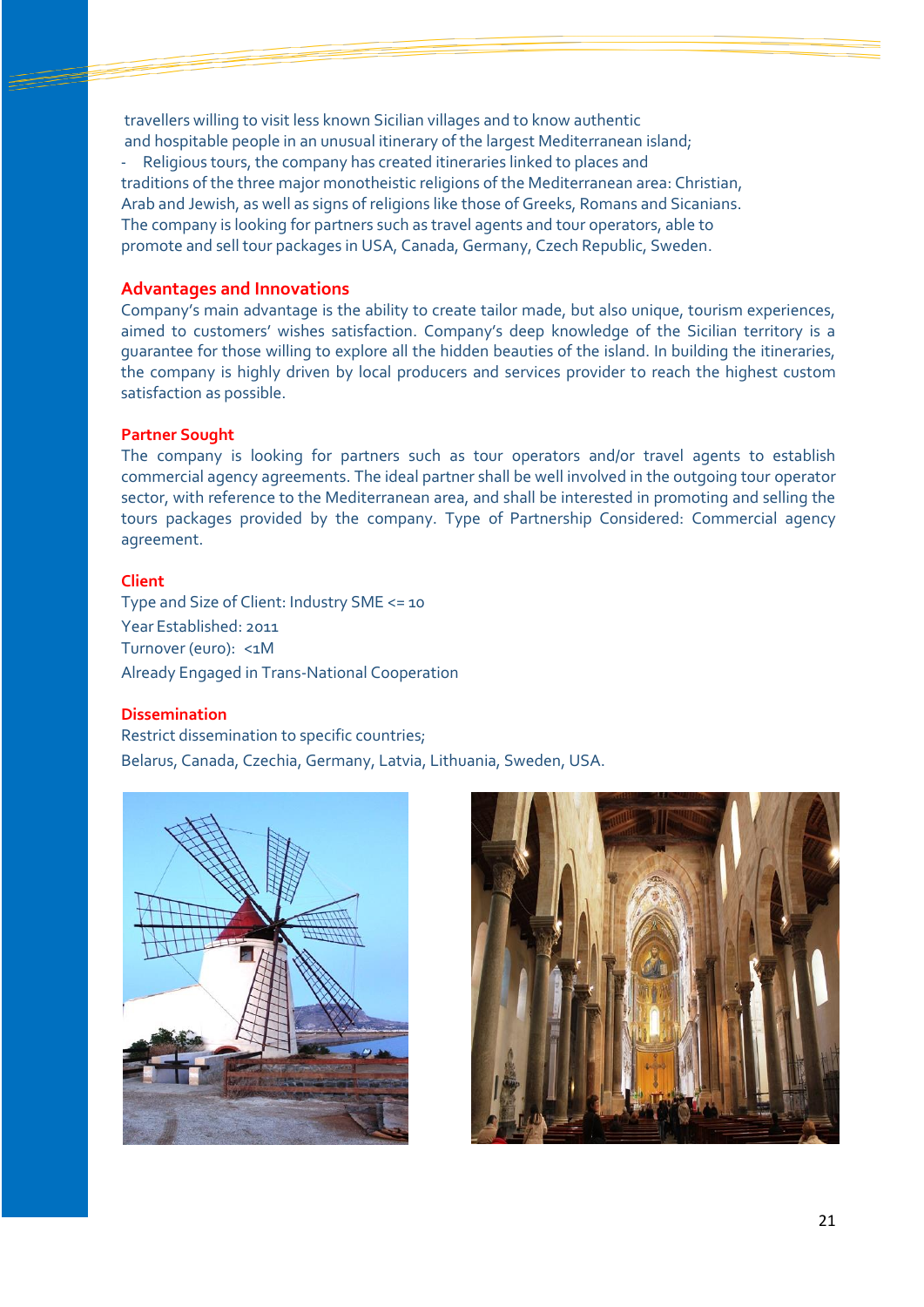## An Italian producer of organic extra virgin olive oil, based in Sicily, is looking for distributors, importers and/or commercial agents

Business Offer 12 POD Reference: BOIT20180423003

#### **Summary**

A Sicilian producer of organic and high-quality extra virgin olive oil is looking for distributors, importers and/or commercial agents in all EU countries to penetrate into new markets. The company is particular interested in partners already well-introduced in the HoReCa chains (Hotels, Restaurants, Catering/Cafè), in large- scale distribution system, as well as in gourmet boutiques.

#### **Description**

The company, established in 2015, enhances the absolute quality of the Sicilian territory using modern production techniques, without mistreating the olives, such as the cold extraction adopted for the production of extra virgin olive oil.Company's production is based on the still persisting familyrun cultivation, the most advanced extraction technologies, and the scrupulous attention put during the whole milling and bottling stages. All this, let the oil mill to obtain fruity and balanced oils. The olive oil production takes place in the south of Sicily, in the area of the Platani river valley, in the province of Agrigento: an uncontaminated territory quite far from sources of pollution, which allows to obtain an Italian oil of 100% guaranteed origin from the Protected Designation of Origin (PDO).With their products, the company chooses to offer absolute quality standards and it addresses directly to demanding consumers, which pay attention to life quality and essential goods they need to purchase. In addition to pleasure, quality, authenticity, health prevention and well-being are peculiar features of the organic olive oil produced.

The variety of organic virgin oil produced include:

- 100% Italian extra virgin olive oil;
- Organic extra virgin olive oil;
- Protected geographical indication (PGI) extra virgin olive oil;
- PDO (protected designation of origin) Val di Mazara extra virgin olive oil;
- Sicilian extra virgin oil.

According to the company, harvesting timing is fundamental to obtain the best results. Fall is the season par excellence, especially in the period from mid-October to late December, even if the factors determining the right time are many: the type of olives (whether fruits ripen early or late), the harvest purpose, and weather conditions. Company's olive oil, respecting the best rural traditions, is obtained by pressing the olives harvested at the beginning of the ripening, namely when the color of the fruit from a homogeneous green takes on a violet and then black nuance, so when it reaches 50- 60% of its maturation. It is during this transition phase that there is the greatest quantitative concentration of juice and phenolic substances responsible for maintaining the main organoleptic and nutritional properties. The olives are harvested by hand and then undergo a soft and cold pressing, during the same day. The mill acts mechanically, like the old grinding wheels, and at temperatures not above 27° C, thus guaranteeing the best quality of extracted oil. Thanks to this grinding phase, the company obtains the intermediate product destined to be kneaded, and separated in two parts: the solid one that is discarded, and the liquid one, which is centrifuged again to remove the water from the olive oil, which will eventually be suitable to be classified as extra virgin. The entire process, from manual harvesting to mechanical pressing, developed to be concluded in the same day, reproduces, even if with modern technologies, natural methods of olives cultivation and processing, bringing all the authentic taste of organic olive oil. All processing operations are carried out with dedicated attention, starting from the placing of the initial product to processing, its storage in steel silos, up to the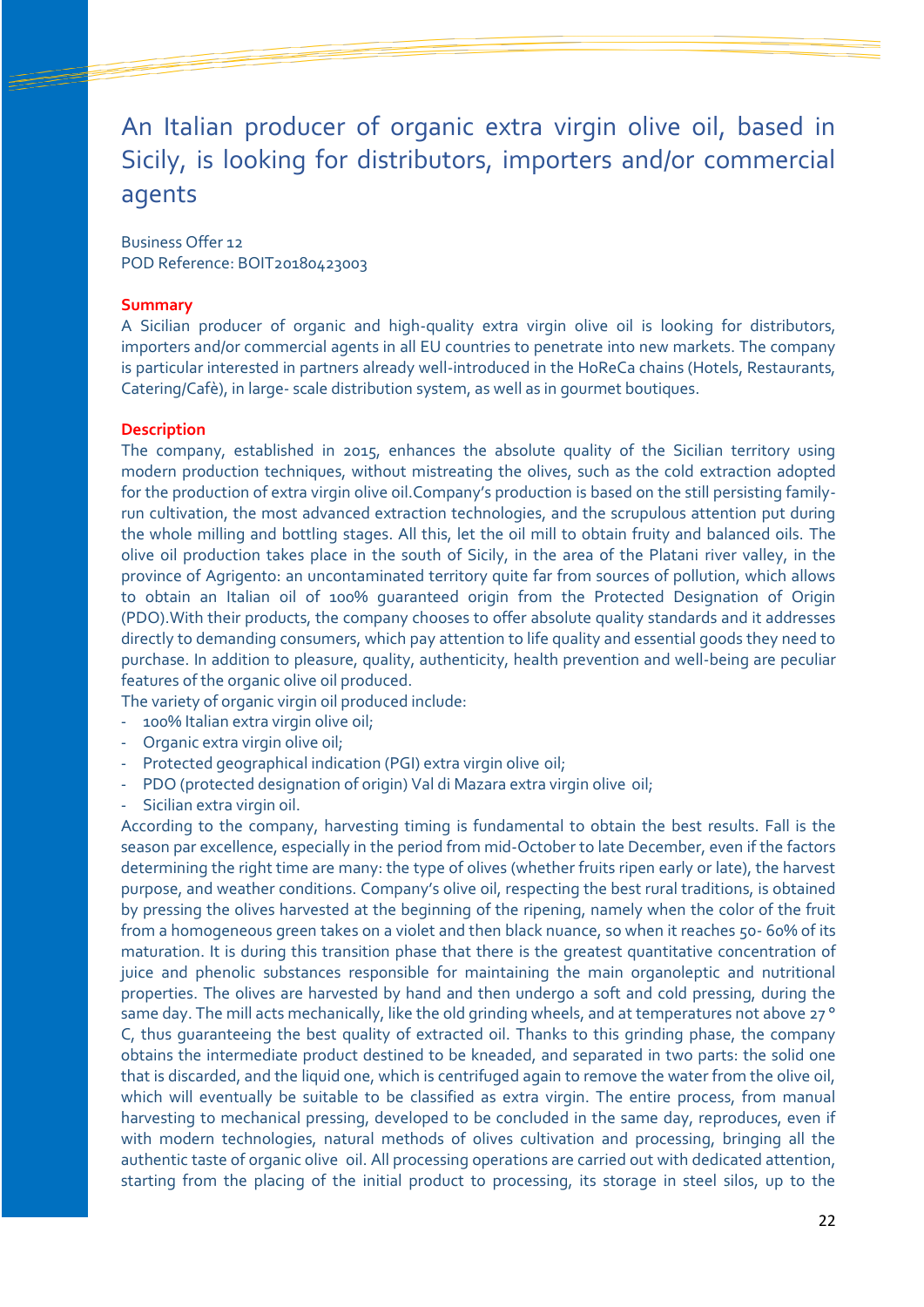packaging. The cold extraction technique, respecting the grinding times, allows the company to guarantee all the organoleptic and healthy features that a high-quality extra virgin oil must have, thus obtaining an oil with unique, unaltered and absolutely unmistakable sensory characteristics. The company is looking for distributors, importers and/or agents in all EU countries to penetrate into new markets. The company is particular interested in partners already well-introduced in the HoReCa chain (Hotels, Restaurants, Catering/Cafè), in the organised large-scale distribution system.

#### **Advantages and Innovation**

The strength of the company is the absolute quality and genuineness of the extra virgin olive oil. In particular, the high quality standards are due to the specific cold extraction technique used to process olives. The company has the EU Organic and the Sicilian PDO certifications. All processing operations are carried out with scrupulous attention, starting from the placement of the product to processing, storage in steel silos, up to its packaging. Their products are optimal for conscious consumers.

#### **Partner Sought**

Ideal partners shall be reliable and well introduced in the HoReca chains, in the large-scale distribution system as well as in gourmet boutiques. The company wants to stress its will to cooperate with partners which are suitable to the products offered. The company would like to differentiate its products with reference to the specific markets or chains where it will operate (e.g. the organic and PDO extra virgin oil will be more suitable for gourmet boutiques, while the 100% Italian and/or Sicilian extra virgin oil will be more adequate for the organised large-scale distribution systems). However, the specific kind of oil being sold/distributed will be chosen on a case-by-case basis with the potential partner.

#### **Client**

Type and Size of Client; Industry SME <= 10 Year Established: 2015 Turnover (euro): <1M Already Engaged in Trans-National Cooperation: No



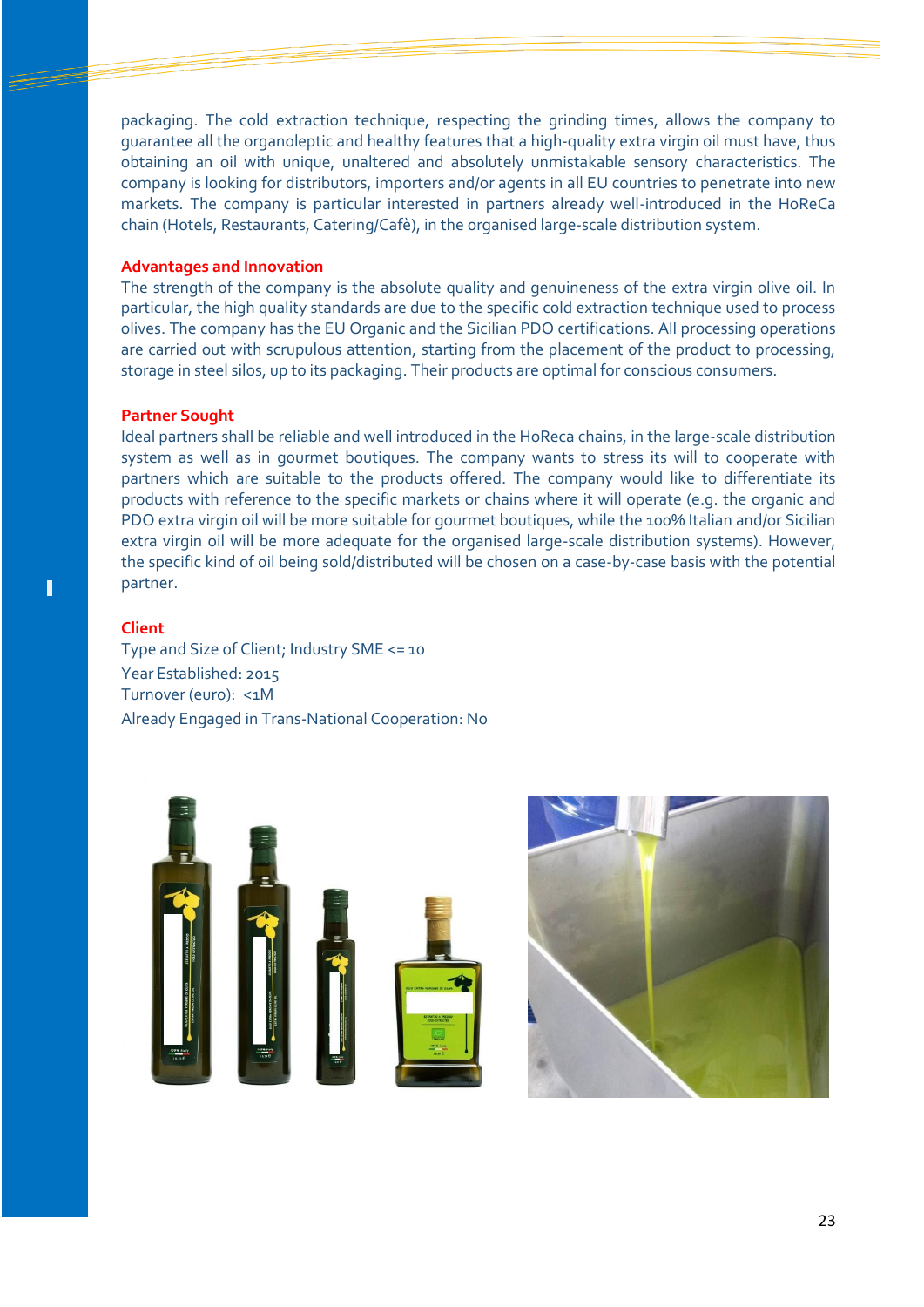An Italian-Australian organic semi-dried tomatoes producer, based in Sicily, is looking for agents, distributors and companies in the Northern Europe to establish commercial agency and distribution service agreements

Business Offer 14 POD reference BOIT20180315001

#### **Summary**

An Italian-Australian company, based in Sicily, produces organic semi-dried tomatoes (already exported to Ireland, France, Belgium, England, Poland and Germany) and looks for new agents and distributors to enter in new markets. The company is interested in establishing commercial agency and distribution service agreements in Northern European countries.

#### **Description**

The organic semi-dried tomatoes producer was established in 1996 in Tunisia by an Italian-Australian team of entrepreneurs. Since the semi-dried tomato is considered a niche product, their aim was to introduce a new typology of processing of a typical soil product in markets, which were open to innovation. This is the reason why the company moved in 2001 in Sicily, which is well-known for the fertility of its fields, the craftsmanship of the production and the genuineness of its fruits. The basic idea of producing semi-dried tomatoes radically revolutionized the idea of the traditional dried tomato dehydrated by the sun and enhanced the naturalness of raw material preserving its color and flavor to keep unchanged the organoleptic properties of the product. The company has decides to buy tomatoes from local sellers both to favor the "zero-mile" production and to increase the development of Sicilian territory. The local farmers follow company's indications meticulously in order to obtain products, which are uniform in flavor, color, maturation and dimension. In this way the company is able to guarantee high quality and traceability of the raw material. Passion and dedication are the values that during the years have been transmitted from one generation to another. The latter generation actually manages the company in a very innovative way respecting the assimilated values. Transparency, innovation, quality and the ability to understand customer's needs and those of the different targeted markets are considered the company's strengths. During the years, there have been several changes and improvements. In particular, the productive process has been improved thanks to a series of investments related to equipment's as well as to labor force. Today, a young and harmonious team staffs the company, which is conscious of the value that it has in order to create a unique product. The company operates both in the Italian market, that constantly shows the expected results; and it has been exporting to in Ireland, France, Belgium, England, Poland and Germany for two years. Company's next goal is reaching the HoReCa channels (Hotels, Restaurants and Catering) to enhance its presence into markets where it already operates and to enter in new ones. Simultaneously, the company wants to export also the value of the Sicilian culinary tradition through the semi-dried tomatoes production. This is the reason why the company has always been participating in trade shows, events and workshops in order to promote its product as well as to find new opportunities to grow the company. Sicilian tradition, genuineness of the raw material and careful and technically advanced processes are the details that allow the company to differ from other competitors in the market. The processing of semi-dried tomatoes begins with the selection of local and qualified vendors of "zero- mile" raw material, and it is divided in 4 phases:

selection and washing: in the first phase, the product, after being stocked and subject to quality controls, is selected according to the organoleptic properties. After the selection, the product is washed and disinfected for the next phase;

cutting and salting: in the second phase, tomatoes are sliced and then salted.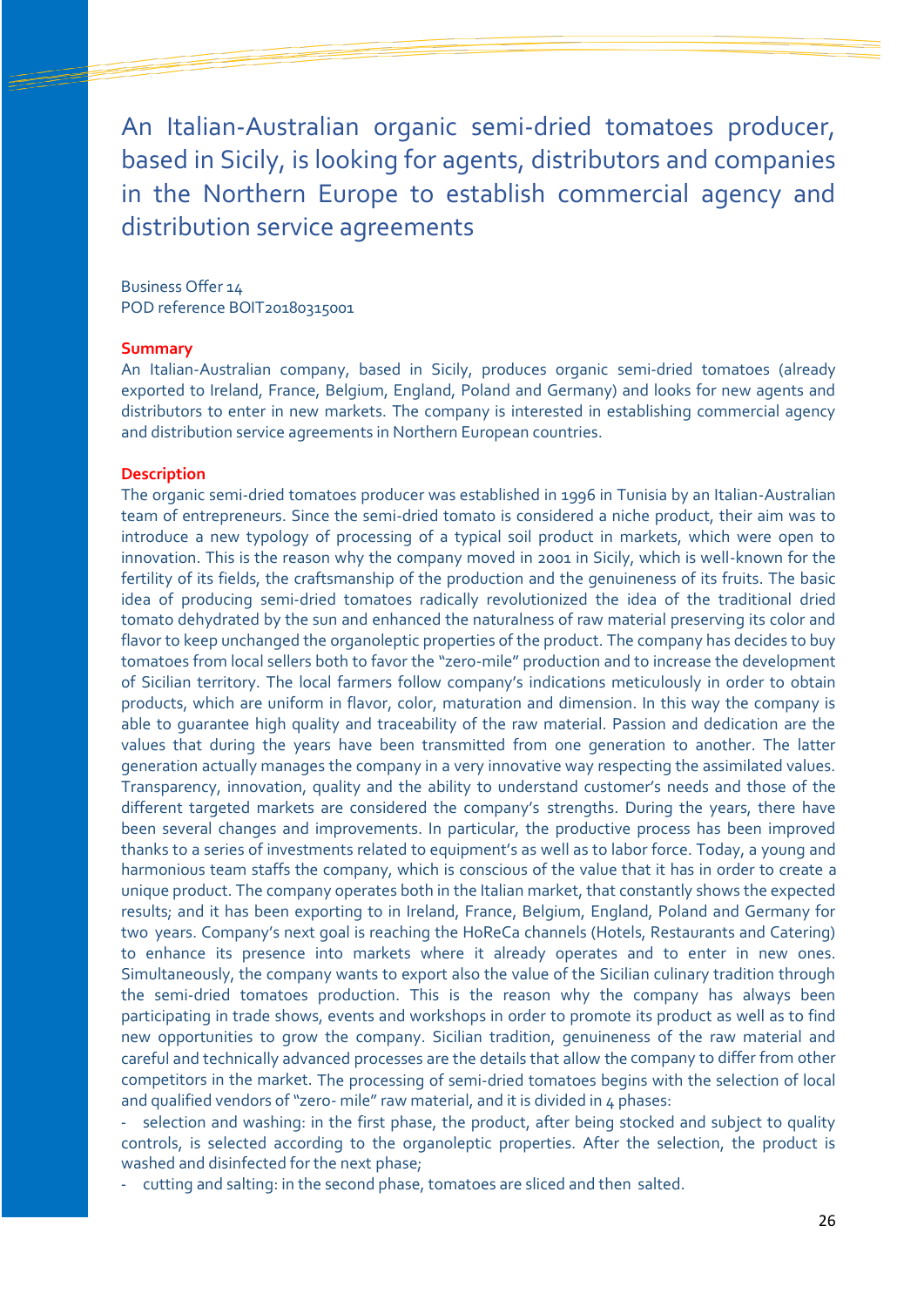kiln firing: in the third phase, there are not interventions on the raw material, but only the semidehydration process of tomatoes.

seasoning and packaging: the last phase of processing is the seasoning of tomatoes with the addition of oregano, garlic and oil; at a later stage the product is packaged by heat-sealing.

The company is seeking for agents, distributors and companies based in the Northern European countries in order to establish commercial agency and distribution service agreements.

#### **Advantages and Innovations**

The company gained the Superior Taste Award recognition for the second-year consecutive for food excellence and an award for Winning Made in Italy Excellence, at Bellavita Expo 2015 in London. The production is completely trackable and "zero-mile". No additives are included in the products. The company produces a unique product, which is hardly to find elsewhere. Potential partners will benefit significantly from this kind of eco-friendly production and will be able to differentiate from competitors in the market.

#### **Partner Sought**

The ideal partner for cooperation would be a network of wholesalers and importers involved in the agro- food sector, especially in fine stores distribution and Ho.Re. Ca channel for long terms cooperation; but the company is open to any proposal of cooperation. The company is looking for partners with a positive financial status to ensure a long successful partnership.

#### **Client**

Type and Size of Client: Industry SME 11-49 Year Established: 1996 Turnover (euro): <1M Already Engaged in Trans-National Cooperation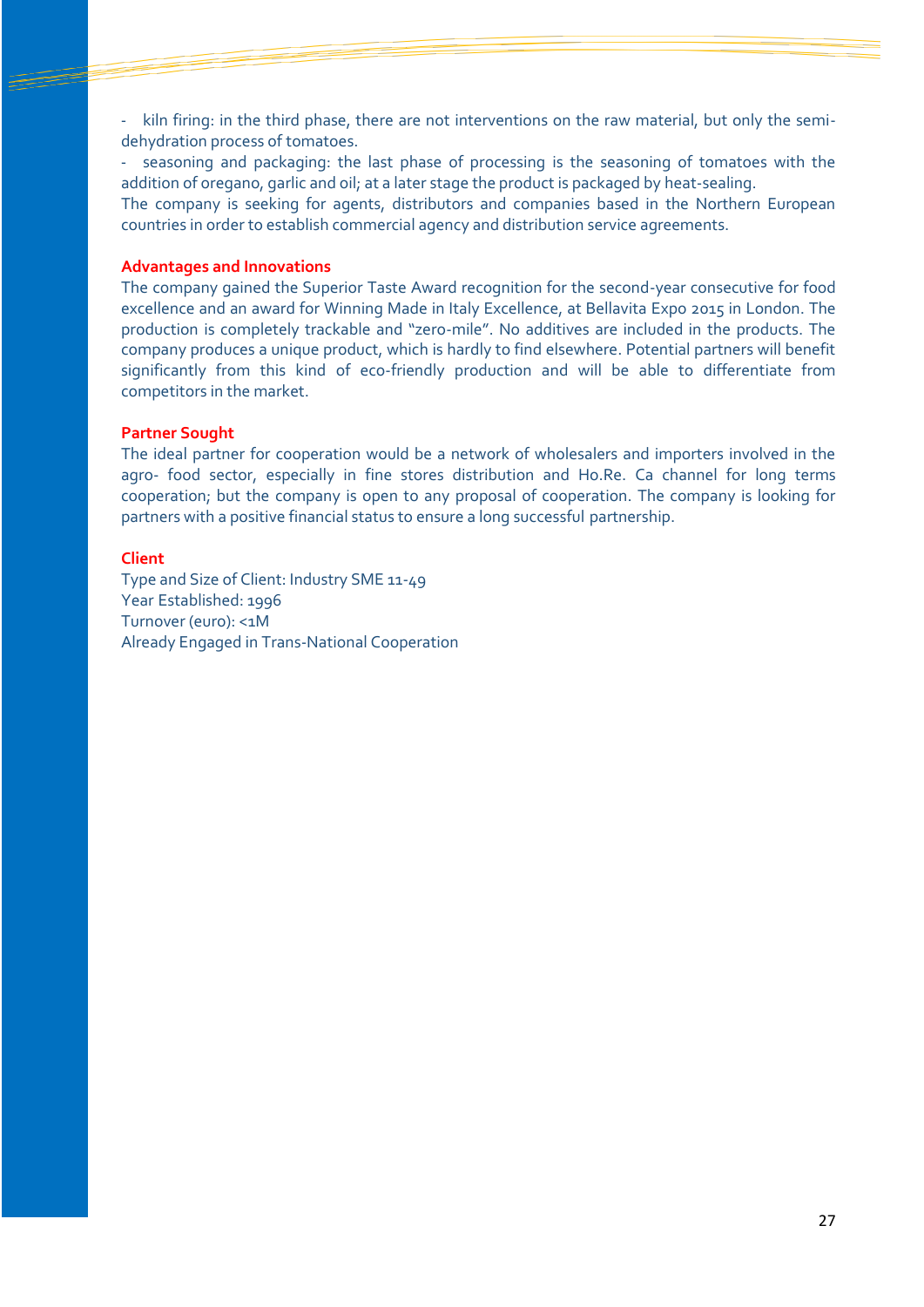## Italian company seeks distributors for its gluten free organic bakery products and flours

Business Offer 27 POD Reference: BOIT20190726001

#### **Summary**

An Italian company, based in Sicily, is specialised in the production of artisanal gluten-free bakery products and flours, including a wide variety of local specialities. The company is looking for distributors to develop a new network abroad.

#### **Description**

The Sicilian company, born in 2008 as a family company and factory, is located in Palermo and is involved in the production of artisan gluten-free bakery products and flour mix. During the years it has been able to merge the Sicilian food excellence and the gluten-free products giving to consumers the possibility to bake at home gluten-free bread, pizza and Sicilian typical gastronomy. Recently, the company added a new organic production line with  $\mu$  flours blends. From the beginning, the company received the approval of the Italian Ministry of Health for its lines of products. The aim of the company is to provide a wide range of proposals based on nutritional and caloric content, this is why the staff is always dedicated to research and testing a huge variety of cereals and a large number of recipes. Few years ago, the company started to produce and ship frozen food to take advantage from low temperature maintaining freshness and flavors. The production includes bread, italian "focaccia", breadsticks, pizza, sicilian deli like rice balls, gluten free sandwiches, organic bread mix flour, fresh pasta mix, bread loaf mix, pizza mix flour, cakes mix flour, fresh pasta mix, puffy pastry mix, breadsticks mix, eggs free cake mix. As regard frozen food, the company produces different types of sweet and salty snacks like pizza, sicilian puff pastries, croissants, cannoli, rice balls, brioches, Christmas and Easter sweets, biscuits. All the production is gluten free. The company is looking for distributors interested in gluten-free products able to distribute fresh and dry products to small supermarkets and fine stores.

#### **Advantages and Innovations**

The company is certified by the Ministry of Health with the implementation of company control plan according to the european regulation 852/2000 on food hygiene. Company's staff follows strict procedures for the managing of gluten free production and raw materials warehousing. Supplier certifications are constantly supervised and updated for all checks in raw materials. Laboratory analysis in each productive lotto to avoid any presence of gluten.

#### **Partner Sought**

Future distributors have to be prepared on the gluten free world and in particular on the number of companies already present on the gluten free market of that country, as well as their production quality and prices.

#### **Client**

Type and size of the client: industry SME <=10 Year estabished: 2008 Turnover (euro): 1-10M Already engaged in transnational cooperation: yes Language spoken: English, Italian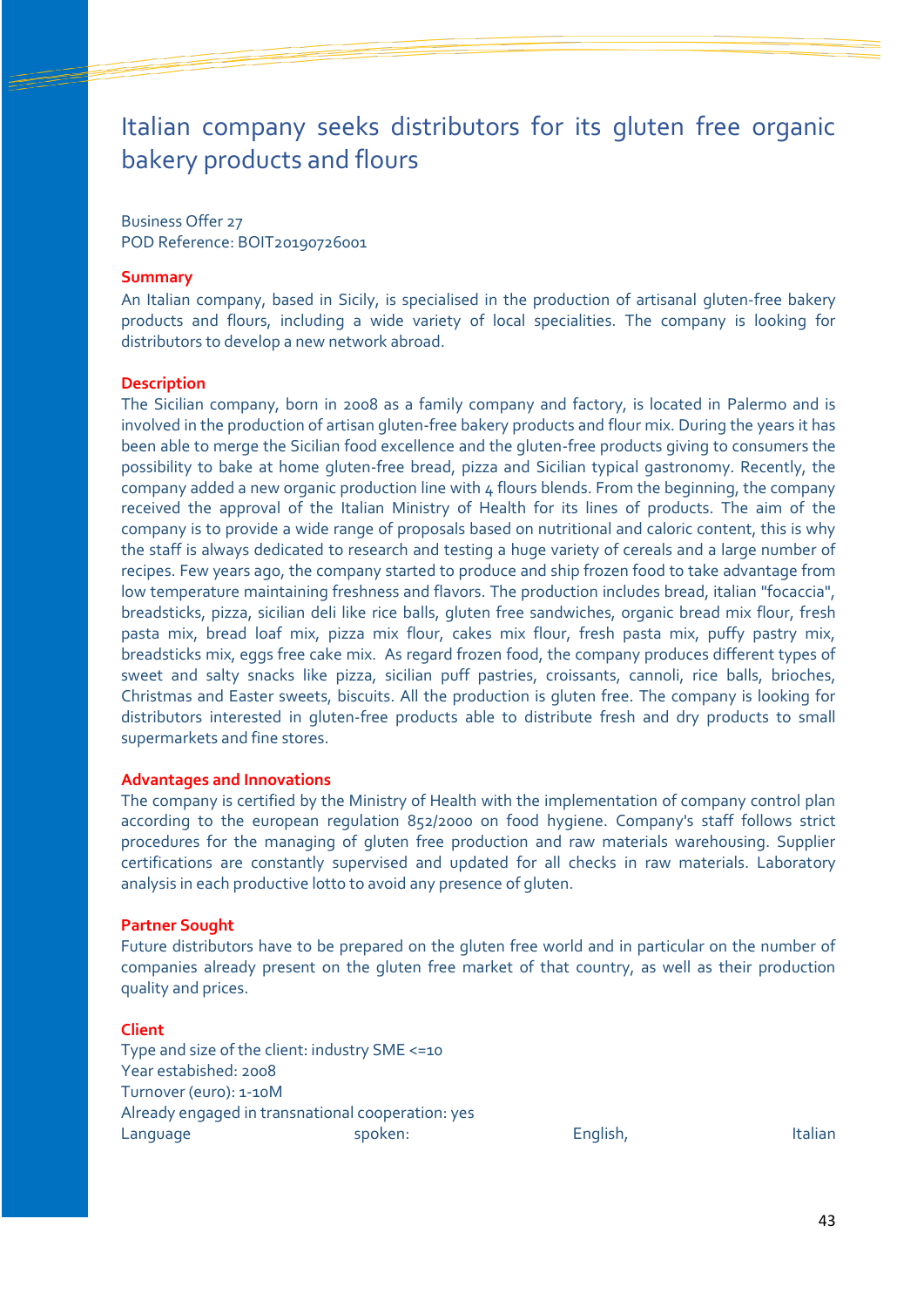## Italian company, specialized in the production of smoked fish products, seeks distributors and partners for manufacturing agreements

Business Offer 30 POD Reference: BOIT20190718005

#### **Summary**

An Italian producer of smoked fish products including salmon, tuna swordfish and seasoned fish products seeks distributors and partners for manufacturing agreements. The production is packaged in several shapes and sizes in order to be employed both in gourmet stores and little supermarkets or in the ho.re.ca. channel.

#### **Description**

An Italian company, based in Sicily, is specialized in the production of smoked fish products (in particular in the processing of swordfish, tuna yellow and salmon) and always committed to the development and research of new products.

The company produces:

- Smoked salmon;
- Smoked tuna;
- Smoked swordfish;
- Seasoned trio.

It produces exclusively according to the traditional method: dry salting and traditional cold smoking by hanging, without the employment chemical product. The only ingredients used are fish, salt, cane sugar, beech wood smoke and spices. In order to guarantee high quality, all stages of the production process, from procurement to delivery, are tracked and subjected to sanitary and laboratory checks. It offers customized packaging service, thanks to consolidated collaboration with several packaging companies. The company is looking for distributors and partners for manufacturing agreements with private labels.

#### **Advantages and innovations**

The Sicilian company ensures high quality products thanks to a traditional production method without the employment of any chemical product and paying particular attention to microbiological, chemical and organoleptic control of the production chain. The company is also able to offer a tailor made packaging service, boasting consolidated collaborations with several packaging companies.

#### **Partner Sought**

The company is looking for reliable distributors with a good customer base and able to work independently regarding the consequent shipment. It is preferable that partners are involved in largescale retail trade in order to share price policies that are convenient for both the parties. Furthermore, partners for manufacturing agreements in private labels are required.

#### **Client**

Type and size of the client: industry SME 11-49 Year estabished: 1996 Turnover (euro): 1-10M Already engaged in transnational cooperation: no Language spoken: English, Italian, Spanish